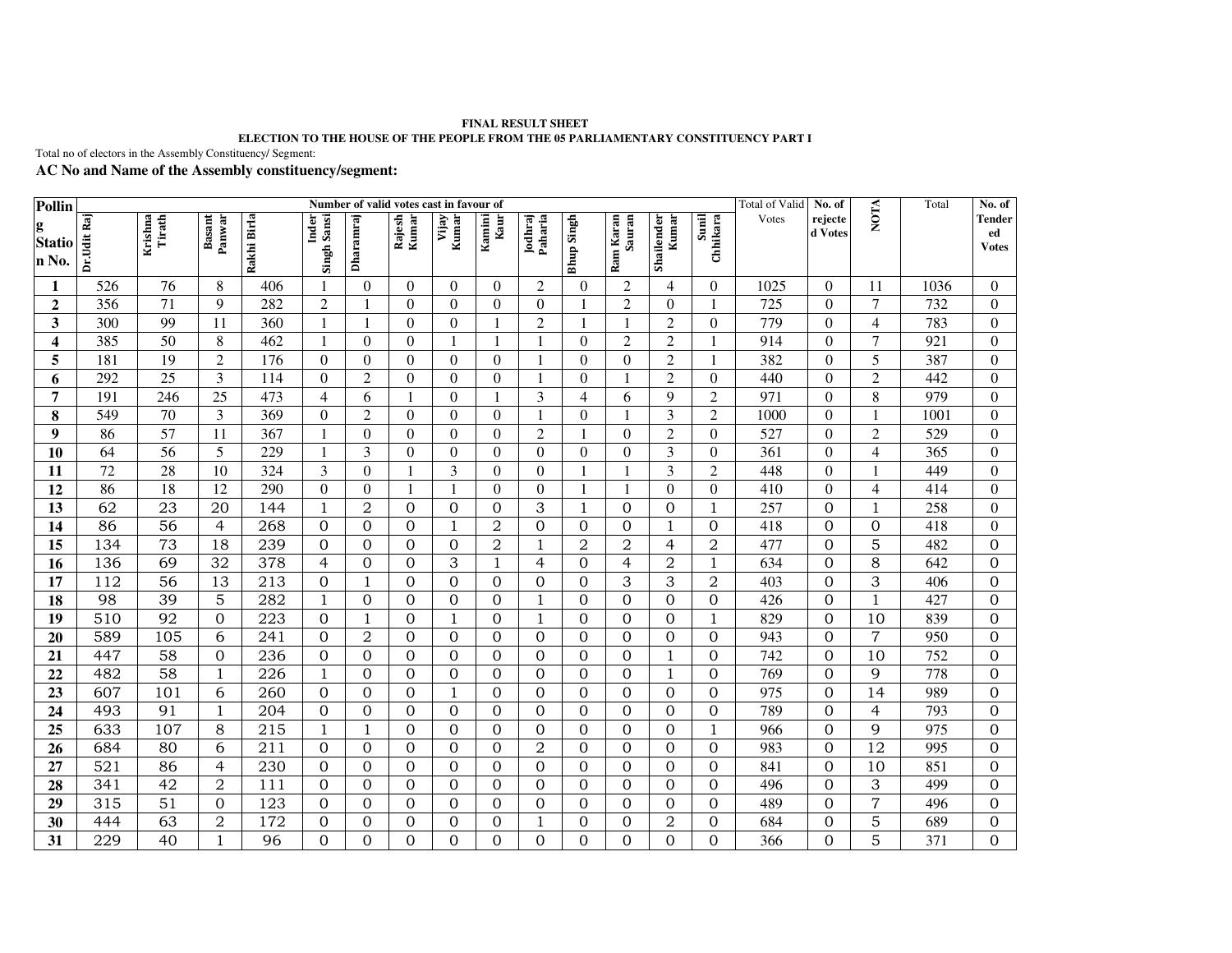| 32              | 377              | 69              | 1                              | 202              | 1                                | $\mathbf{1}$         | $\Omega$                       | $\mathbf{0}$                     | 1                          | $\Omega$                       | 1                    | $\mathbf{0}$         | 1                                | $\overline{2}$             | 656              | $\Omega$                         | 5                   | 661              | 0                                |
|-----------------|------------------|-----------------|--------------------------------|------------------|----------------------------------|----------------------|--------------------------------|----------------------------------|----------------------------|--------------------------------|----------------------|----------------------|----------------------------------|----------------------------|------------------|----------------------------------|---------------------|------------------|----------------------------------|
| $\overline{33}$ | 317              | 81              | $\overline{2}$                 | 165              | $\overline{0}$                   | $\Omega$             | $\Omega$                       | $\mathbf{1}$                     | $\Omega$                   | $\Omega$                       | $\overline{0}$       | $\Omega$             | $\Omega$                         | $\overline{0}$             | 566              | $\Omega$                         | 6                   | 572              | $\overline{0}$                   |
| 34              | 255              | 54              | $\mathbf{1}$                   | 165              | $\mathbf 0$                      | $\Omega$             | $\Omega$                       | $\overline{0}$                   | $\Omega$                   | $\mathbf{0}$                   | $\mathbf{0}$         | $\overline{0}$       | $\mathbf{0}$                     | $\mathbf{1}$               | 476              | $\overline{0}$                   | 3                   | 479              | 0                                |
| 35              | 308              | 91              | $\mathbf{1}$                   | 153              | $\overline{0}$                   | $\Omega$             | $\mathbf{0}$                   | $\boldsymbol{0}$                 | $\Omega$                   | $\mathbf{0}$                   | $\mathbf{O}$         | $\overline{0}$       | $\overline{0}$                   | $\overline{0}$             | 553              | $\overline{0}$                   | 5                   | 558              | 0                                |
| 36              | 371              | 50              | $\mathbf{1}$                   | 112              | $\mathbf 0$                      | $\Omega$             | $\Omega$                       | $\overline{0}$                   | 0                          | $\Omega$                       | $\Omega$             | $\Omega$             | $\Omega$                         | $\Omega$                   | $\overline{534}$ | $\Omega$                         | $\overline{12}$     | 546              | 0                                |
| 37              | 273              | 44              | $\overline{0}$                 | 97               | $\mathbf{0}$                     | $\Omega$             | $\mathbf{0}$                   | $\overline{0}$                   | $\Omega$                   | $\mathbf{0}$                   | $\Omega$             | $\overline{0}$       | $\overline{0}$                   | $\overline{0}$             | 414              | $\overline{0}$                   | $\mathbf{1}$        | 415              | $\overline{0}$                   |
| 38              | 454              | 44              | $\mathbf{1}$                   | 138              | $\overline{2}$                   | $\mathbf{1}$         | $\overline{0}$                 | $\overline{0}$                   | $\Omega$                   | $\overline{0}$                 | $\overline{0}$       | $\Omega$             | $\overline{0}$                   | $\Omega$                   | 640              | $\overline{0}$                   | 9                   | 649              | $\overline{0}$                   |
| 39              | 407              | 78              | $\overline{2}$                 | 136              | $\overline{0}$                   | $\Omega$             | $\overline{0}$                 | $\mathbf{0}$                     | $\Omega$                   | $\overline{0}$                 | $\Omega$             | $\Omega$             | $\overline{0}$                   | $\overline{0}$             | $\overline{623}$ | $\overline{0}$                   | 5                   | $\overline{628}$ | $\overline{0}$                   |
| 40              | 438              | 84              | $\,1$                          | 193              | $\mathbf 2$                      | $\Omega$             | $\mathbf{1}$                   | $\boldsymbol{0}$                 | $\Omega$                   | $\Omega$                       | $\Omega$             | $\Omega$             | $\mathbf 0$                      | $\Omega$                   | 719              | $\overline{0}$                   | 5                   | 724              | $\Omega$                         |
| 41              | $\overline{521}$ | 106             | 5                              | 239              | 0                                | 2                    | $\Omega$                       | $\mathbf{1}$                     | $\Omega$                   | $\Omega$                       | $\overline{0}$       | $\overline{0}$       | 1                                | $\overline{2}$             | 877              | $\Omega$                         | 6                   | 883              | 0                                |
| 42              | 435              | 70              | $\overline{4}$                 | 218              | $\mathbf{1}$                     | $\Omega$             | $\overline{0}$                 | $\overline{0}$                   | 1                          | $\overline{0}$                 | 1                    | $\Omega$             | $\mathbf{1}$                     | $\overline{0}$             | 731              | $\overline{0}$                   | $\overline{7}$      | 738              | $\overline{0}$                   |
| 43              | 376              | 42              | $\Omega$                       | 150              | $\mathbf{0}$                     | $\Omega$             | $\mathbf{0}$                   | $\mathbf{0}$                     | $\Omega$                   | $\overline{0}$                 | $\overline{0}$       | $\Omega$             | $\mathbf{1}$                     | 1                          | 570              | $\overline{0}$                   | 5                   | $\overline{575}$ | 0                                |
| 44              | 522              | $\overline{73}$ | $\overline{2}$                 | 252              | $\overline{0}$                   | $\Omega$             | $\overline{0}$                 | $\overline{0}$                   | $\Omega$                   | $\overline{0}$                 | $\overline{0}$       | $\Omega$             | $\overline{0}$                   | $\overline{0}$             | 849              | $\overline{0}$                   | $\overline{2}$      | 851              | $\overline{0}$                   |
| 45              | 301              | 69              | $\mathbf{1}$                   | 133              | $\boldsymbol{0}$                 | $\Omega$             | $\overline{0}$                 | $\mathbf{1}$                     | $\Omega$                   | $\overline{0}$                 | $\overline{0}$       | $\Omega$             | $\overline{0}$                   | $\overline{2}$             | 507              | $\overline{0}$                   | $\overline{4}$      | 511              | $\overline{0}$                   |
| 46              | 443              | 61              | $\mathbf{1}$                   | 159              | $\mathbf{1}$                     | $\Omega$             | $\Omega$                       | $\mathbf{1}$                     | $\Omega$                   | $\Omega$                       | $\Omega$             | $\overline{0}$       | $\Omega$                         | $\Omega$                   | 666              | $\Omega$                         | $\overline{7}$      | $\overline{673}$ | $\overline{0}$                   |
| 47              | 397              | 59              | $\overline{2}$                 | 144              | $\overline{0}$                   | $\Omega$             | $\Omega$                       | $\mathbf{0}$                     | $\Omega$                   | $\mathbf{0}$                   | $\Omega$             | $\mathbf{0}$         | $\mathbf{1}$                     | $\Omega$                   | 603              | $\overline{0}$                   | 12                  | 615              | $\overline{0}$                   |
| 48              | 357              | 51              | $\mathbf{1}$                   | 159              | $\overline{2}$                   | $\mathbf{1}$         | $\mathbf{0}$                   | $\overline{0}$                   | $\Omega$                   | $\overline{0}$                 | $\mathbf{O}$         | $\mathbf{0}$         | $\overline{0}$                   | $\overline{0}$             | $\overline{571}$ | $\mathbf{0}$                     | 8                   | 579              | $\overline{0}$                   |
| 49              | 487              | 78              | $\overline{2}$                 | 200              | $\mathbf 0$                      | $\mathbf{1}$         | $\Omega$                       | $\overline{0}$                   | $\Omega$                   | $\Omega$                       | $\Omega$             | $\Omega$             | $\Omega$                         | $\Omega$                   | 768              | $\Omega$                         | 7                   | 775              | 0                                |
| 50              | 504              | 91              | 6                              | 166              | $\mathbf{1}$                     | $\Omega$             | $\Omega$                       | $\overline{0}$                   | $\Omega$                   | $\Omega$                       | $\overline{0}$       | $\mathbf{0}$         | $\Omega$                         | $\Omega$                   | 768              | $\overline{0}$                   | 8                   | 776              | $\overline{0}$                   |
| 51              | 304              | 57              | 3                              | 131              | $\mathbf{0}$                     | $\mathbf{1}$         | $\overline{0}$                 | $\overline{0}$                   | $\Omega$                   | $\overline{0}$                 | $\overline{0}$       | $\overline{0}$       | $\overline{0}$                   | $\Omega$                   | 496              | $\overline{0}$                   | 8                   | 504              | $\overline{0}$                   |
| 52              | 327              | 31              | $\overline{0}$                 | 80               | $\boldsymbol{0}$                 | $\Omega$             | $\overline{0}$                 | $\overline{0}$                   | $\Omega$                   | $\overline{0}$                 | $\Omega$             | $\mathbf{1}$         | $\mathbf{1}$                     | $\overline{0}$             | 440              | $\overline{0}$                   | 6                   | 446              | $\overline{0}$                   |
| 53              | 503              | $\overline{70}$ | $\overline{2}$                 | 177              | $\mathbf{1}$                     | $\overline{0}$       | $\overline{0}$                 | $\overline{0}$                   | $\Omega$                   | $\overline{0}$                 | $\overline{0}$       | $\Omega$             | $\overline{0}$                   | $\overline{0}$             | 753              | $\overline{0}$                   | $\overline{3}$      | 756              | $\overline{0}$                   |
| 54              | 528              | 116             | 3                              | 183              | $\overline{0}$                   | $\overline{2}$       | $\Omega$                       | $\overline{0}$                   | $\Omega$                   | $\Omega$                       | $\mathbf{1}$         | $\Omega$             | $\Omega$                         | $\mathbf{1}$               | 834              | $\overline{0}$                   | $\overline{4}$      | 838              | $\mathbf 0$                      |
| 55              | 409              | 80              | $\overline{0}$                 | 140              | $\mathbf{1}$                     | $\Omega$             | $\mathbf{1}$                   | $\overline{0}$                   | $\Omega$                   | $\overline{0}$                 | $\overline{0}$       | $\Omega$             | $\overline{0}$                   | $\overline{0}$             | $\overline{631}$ | $\overline{0}$                   | $\overline{7}$      | 638              | $\overline{0}$                   |
| 56              | 511              | 58              | $\mathbf{1}$                   | 92               | $\mathbf 0$                      | $\Omega$             | $\mathbf{0}$                   | $\overline{0}$                   | $\Omega$                   | $\overline{0}$                 | $\boldsymbol{0}$     | $\overline{0}$       | $\overline{0}$                   | $\mathbf{0}$               | 662              | $\overline{0}$                   | 10                  | 672              | $\overline{0}$                   |
| 57              | 482              | 55              | $\overline{0}$                 | $\overline{112}$ | $\mathbf{1}$                     | $\Omega$             | $\overline{0}$                 | $\overline{0}$                   | $\Omega$                   | $\overline{0}$                 | $\Omega$             | $\Omega$             | $\overline{0}$                   | $\overline{0}$             | 650              | $\overline{0}$                   | 8                   | 658              | $\overline{0}$                   |
| 58              | 386              | 73              | $\Omega$                       | 142              | $\overline{0}$                   | $\Omega$             | $\overline{0}$                 | $\mathbf{0}$                     | $\Omega$                   | $\Omega$                       | $\Omega$             | $\Omega$             | $\Omega$                         | 1                          | 602              | $\overline{0}$                   | 5                   | 607              | $\overline{0}$                   |
| 59              | 370              | 36              | $\mathbf 0$                    | 105              | $\mathbf{1}$                     | $\Omega$             | $\Omega$                       | $\overline{0}$                   | $\overline{0}$             | $\Omega$                       | $\overline{0}$       | $\overline{0}$       | $\Omega$                         | $\Omega$                   | 512              | $\Omega$                         | $\overline{7}$      | 519              | $\mathbf 0$                      |
| 60              | 630              | 66              | 3                              | 166              | $\overline{0}$                   | $\Omega$             | $\overline{0}$                 | $\overline{0}$                   | $\Omega$                   | $\overline{0}$                 | $\Omega$             | $\mathbf{1}$         | $\overline{0}$                   | $\Omega$                   | 866              | $\overline{0}$                   | 10                  | 876              | $\overline{0}$                   |
| 61              | 382              | 45              | $\overline{2}$                 | 72               | $1\,$                            | $\Omega$             | $\boldsymbol{0}$               | $\boldsymbol{0}$                 | 0                          | $\overline{0}$                 | $\overline{0}$       | $\mathbf{0}$         | $\overline{0}$                   | $\mathbf 0$                | 502              | $\overline{0}$                   | 6                   | 508              | $\overline{0}$                   |
| 62<br>63        | 547              | 87              | $\mathbf{1}$<br>$\overline{0}$ | 152<br>101       | $\overline{0}$<br>$\overline{0}$ | $\Omega$<br>$\Omega$ | $\mathbf{1}$<br>$\overline{0}$ | $\overline{0}$<br>$\overline{0}$ | 1                          | $\overline{0}$<br>$\mathbf{1}$ | $\Omega$<br>$\Omega$ | $\Omega$<br>$\Omega$ | $\overline{0}$<br>$\overline{0}$ | $\overline{0}$<br>$\Omega$ | 789              | $\overline{0}$<br>$\overline{0}$ | $\overline{7}$<br>6 | 796              | $\overline{0}$<br>$\overline{0}$ |
| 64              | 350<br>522       | 44<br>55        | $\mathbf{0}$                   | 156              | $\boldsymbol{0}$                 | $\overline{0}$       | $\overline{0}$                 | $\overline{0}$                   | $\Omega$<br>$\overline{0}$ | $\overline{0}$                 | $\overline{0}$       | $\overline{0}$       | $\mathbf{0}$                     | $\overline{0}$             | 496<br>733       | $\overline{0}$                   | 14                  | 502<br>747       | $\mathbf 0$                      |
| $\overline{65}$ | $\overline{614}$ | $\overline{56}$ | $\overline{5}$                 | 144              | $\overline{2}$                   | $\overline{0}$       | $\overline{0}$                 | $\overline{0}$                   | $\Omega$                   | $\mathbf{1}$                   | $\overline{0}$       | $\overline{0}$       | $\overline{0}$                   | $\overline{0}$             | 822              | $\overline{0}$                   | $\overline{2}$      | 824              | $\overline{0}$                   |
| 66              | 483              | 26              | $\overline{0}$                 | 74               | $\overline{0}$                   | $\Omega$             | $\overline{0}$                 | $\overline{0}$                   | $\Omega$                   | $\overline{0}$                 | $\overline{0}$       | $\mathbf{0}$         | $\mathbf{1}$                     | $\Omega$                   | 584              | $\overline{0}$                   | 7                   | 591              | $\overline{0}$                   |
| 67              | 309              | 55              | $\mathbf{1}$                   | 103              | $\mathbf{0}$                     | $\Omega$             | $\Omega$                       | $\overline{0}$                   | $\Omega$                   | $\Omega$                       | $\Omega$             | $\Omega$             | $\Omega$                         | $\Omega$                   | 468              | $\Omega$                         | $\overline{4}$      | 472              | 0                                |
| 68              | 632              | 88              | $\overline{0}$                 | 134              | $\overline{0}$                   | $\Omega$             | $\mathbf{1}$                   | 1                                | $\Omega$                   | $\overline{0}$                 | 1                    | $\mathbf{0}$         | $\overline{0}$                   | $\Omega$                   | 857              | $\overline{0}$                   | 5                   | 862              | $\overline{0}$                   |
| 69              | 636              | 88              | $\mathbf{1}$                   | 181              | $\Omega$                         | $\mathbf{1}$         | $\Omega$                       | $\Omega$                         | $\Omega$                   | $\mathbf{1}$                   | $\Omega$             | $\Omega$             | $\Omega$                         | $\Omega$                   | 908              | $\Omega$                         | 9                   | 917              | $\mathbf 0$                      |
| 70              | 468              | 40              | $\Omega$                       | 90               | $\Omega$                         | $\Omega$             | $\mathbf{1}$                   | $\mathbf{1}$                     | $\Omega$                   | $\Omega$                       | $\Omega$             | $\Omega$             | $\Omega$                         | $\Omega$                   | 600              | $\Omega$                         | 5                   | 605              | 0                                |
| 71              | 632              | 60              | $\mathbf{1}$                   | 180              | $\overline{0}$                   | $\overline{0}$       | $\mathbf{1}$                   | $\overline{0}$                   | 1                          | $\overline{0}$                 | $\overline{0}$       | $\mathbf{0}$         | $\overline{0}$                   | $\Omega$                   | 875              | $\overline{0}$                   | 11                  | 886              | $\overline{0}$                   |
| 72              | 286              | 33              | $\Omega$                       | 84               | $\Omega$                         | $\Omega$             | $\Omega$                       | $\Omega$                         | $\Omega$                   | $\overline{0}$                 | $\overline{2}$       | $\Omega$             | $\Omega$                         | $\Omega$                   | 405              | $\Omega$                         | 9                   | 414              | 0                                |
|                 |                  |                 |                                |                  |                                  |                      |                                |                                  |                            |                                |                      |                      |                                  |                            |                  |                                  |                     |                  |                                  |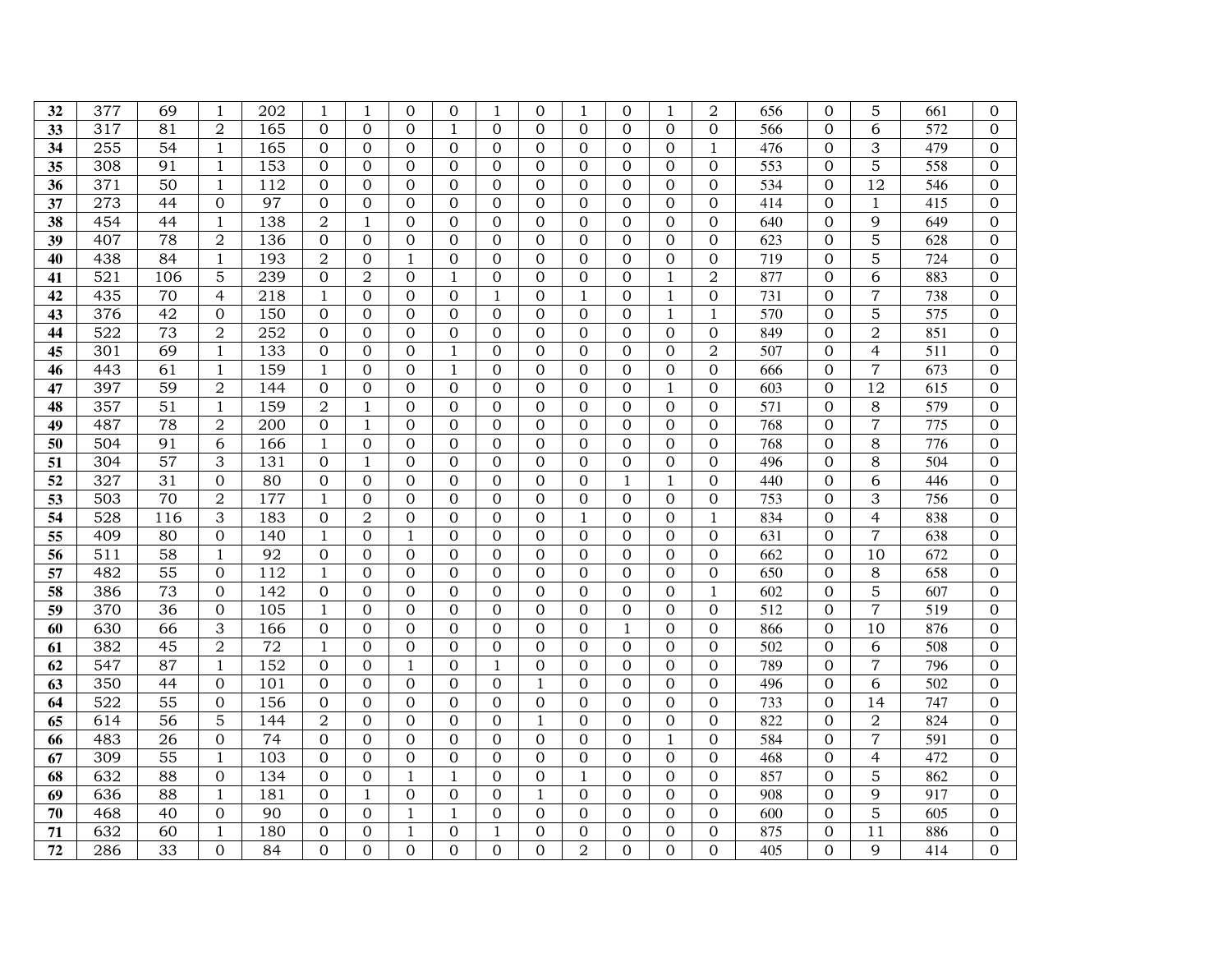| 73              | 614              | 61              | 1                              | 137              | 1                                  | $\Omega$             | $\overline{0}$           | 0                              | $\Omega$             | $\Omega$                 | $\Omega$                 | $\Omega$                   | $\Omega$                   | $\overline{0}$           | 814              | $\Omega$                   | 3                        | 817        | $\overline{0}$             |
|-----------------|------------------|-----------------|--------------------------------|------------------|------------------------------------|----------------------|--------------------------|--------------------------------|----------------------|--------------------------|--------------------------|----------------------------|----------------------------|--------------------------|------------------|----------------------------|--------------------------|------------|----------------------------|
| $\overline{74}$ | 531              | 75              | $\overline{2}$                 | 163              | $\mathbf{1}$                       | $\overline{2}$       | $\Omega$                 | $\Omega$                       | 1                    | $\mathbf{1}$             | $\Omega$                 | $\Omega$                   | $\Omega$                   | $\Omega$                 | $\overline{776}$ | $\Omega$                   | $\overline{4}$           | 780        | $\boldsymbol{0}$           |
| 75              | $43\overline{8}$ | 48              | $\overline{2}$                 | 119              | $\overline{0}$                     | $\Omega$             | $\Omega$                 | $\mathbf{0}$                   | $\Omega$             | $\overline{0}$           | $\overline{0}$           | $\Omega$                   | $\mathbf{1}$               | $\overline{0}$           | 608              | $\overline{0}$             | 3                        | 611        | $\mathbf{1}$               |
| 76              | 578              | 90              | $\overline{2}$                 | 159              | $\boldsymbol{0}$                   | $\mathbf{1}$         | $\mathbf{0}$             | $\overline{0}$                 | $\Omega$             | $\mathbf{0}$             | $\overline{0}$           | $\overline{0}$             | $\mathbf{1}$               | $\overline{0}$           | 831              | $\overline{0}$             | 9                        | 840        | $\overline{0}$             |
| 77              | 272              | 39              | $\mathbf{1}$                   | 96               | $\mathbf 0$                        | $\Omega$             | $\mathbf{0}$             | $\boldsymbol{0}$               | $\overline{0}$       | $\mathbf{0}$             | $\boldsymbol{0}$         | $\mathbf{0}$               | $\mathbf{0}$               | $\overline{0}$           | 408              | $\overline{0}$             | 3                        | 411        | $\boldsymbol{0}$           |
| 78              | 489              | 33              | $\overline{0}$                 | 90               | $\Omega$                           | $\Omega$             | $\Omega$                 | $\mathbf{0}$                   | $\Omega$             | $\Omega$                 | $\Omega$                 | $\Omega$                   | $\Omega$                   | $\Omega$                 | 612              | $\Omega$                   | $\overline{5}$           | 617        | $\Omega$                   |
| 79              | 286              | 34              | 3                              | $\overline{71}$  | $\mathbf 0$                        | $\Omega$             | $\Omega$                 | $\mathbf{0}$                   | $\Omega$             | $\mathbf{0}$             | $\Omega$                 | $\Omega$                   | $\Omega$                   | $\Omega$                 | 394              | $\overline{0}$             | $\overline{2}$           | 396        | $\boldsymbol{0}$           |
| 80              | 550              | 99              | $\mathbf{1}$                   | $\overline{253}$ | $\mathbf{0}$                       | $\Omega$             | $\Omega$                 | $\overline{0}$                 | $\Omega$             | $\Omega$                 | $\mathbf{1}$             | $\Omega$                   | $\Omega$                   | $\overline{0}$           | 904              | $\overline{0}$             | 11                       | 915        | $\overline{0}$             |
| 81              | $\overline{526}$ | $\overline{75}$ | $\overline{0}$                 | $\overline{111}$ | $\boldsymbol{0}$                   | $\Omega$             | $\Omega$                 | $\mathbf{1}$                   | $\Omega$             | $\overline{0}$           | $\overline{0}$           | $\overline{0}$             | $\mathbf{1}$               | $\mathbf{1}$             | 715              | $\overline{0}$             | 9                        | 724        | $\overline{0}$             |
| 82              | 520              | 81              | $\overline{0}$                 | 162              | $\mathbf{1}$                       | $\Omega$             | $\overline{0}$           | $\boldsymbol{0}$               | $\overline{0}$       | $\overline{0}$           | $\boldsymbol{0}$         | $\mathbf{0}$               | $\mathbf{0}$               | $\mathbf{0}$             | 764              | $\overline{0}$             | 5                        | 769        | $\boldsymbol{0}$           |
| 83              | 324              | 66              | $\boldsymbol{0}$               | 128              | $\mathbf 0$                        | $\Omega$             | $\Omega$                 | $\Omega$                       | $\Omega$             | $\Omega$                 | $\Omega$                 | $\Omega$                   | $\Omega$                   | $\Omega$                 | 518              | $\Omega$                   | 8                        | 526        | $\Omega$                   |
| $\overline{84}$ | 456              | 67              | $\mathbf{1}$                   | 115              | $\mathbf{1}$                       | $\mathbf{0}$         | $\overline{0}$           | 1                              | $\Omega$             | $\overline{0}$           | $\overline{0}$           | $\overline{0}$             | $\overline{0}$             | $\overline{0}$           | $\overline{641}$ | $\overline{0}$             | 9                        | 650        | $\overline{0}$             |
| 85              | 636              | 66              | $\overline{2}$                 | 204              | $\mathbf{0}$                       | $\Omega$             | $\Omega$                 | $\overline{0}$                 | $\Omega$             | $\Omega$                 | $\Omega$                 | $\Omega$                   | $\Omega$                   | $\Omega$                 | 908              | $\overline{0}$             | 9                        | 917        | $\Omega$                   |
| 86              | 320              | 42              | $\mathbf 0$                    | 134              | $\boldsymbol{0}$                   | $\Omega$             | $\mathbf{1}$             | $\mathbf{0}$                   | $\overline{0}$       | $\overline{0}$           | $\mathbf{0}$             | $\mathbf 0$                | $\overline{0}$             | $\overline{0}$           | 497              | $\overline{0}$             | $\overline{4}$           | 501        | $\overline{0}$             |
| 87              | 436              | 51              | 0                              | 84               | $\mathbf 0$                        | $\Omega$             | $\overline{0}$           | 0                              | $\overline{0}$       | 1                        | $\boldsymbol{0}$         | 1                          | $\mathbf{0}$               | $\mathbf{0}$             | 573              | $\overline{0}$             | 3                        | 576        | 0                          |
| 88              | 335              | 27              | $\Omega$                       | 78               | $\Omega$                           | $\Omega$             | $\Omega$                 | $\Omega$                       | $\Omega$             | $\Omega$                 | $\Omega$                 | $\Omega$                   | $\Omega$                   | $\Omega$                 | 440              | $\Omega$                   | 5                        | 445        | $\Omega$                   |
| 89              | 521              | 62              | 3                              | 172              | $\Omega$                           | 1                    | $\Omega$                 | $\Omega$                       | $\Omega$             | $\Omega$                 | $\Omega$                 | $\Omega$                   | $\Omega$                   | $\mathbf{1}$             | 760              | $\Omega$                   | $\overline{7}$           | 767        | $\Omega$                   |
| 90              | 683              | 80              | $\mathbf{1}$                   | 164              | $\mathbf{0}$                       | 1                    | $\Omega$                 | $\mathbf{0}$                   | $\Omega$             | $\Omega$                 | $\Omega$                 | $\Omega$                   | $\mathbf{1}$               | $\Omega$                 | 930              | $\Omega$                   | $\overline{7}$           | 937        | $\Omega$                   |
| 91              | 573              | 96              | 5                              | 200              | $\mathbf{1}$                       | $\overline{2}$       | $\mathbf{0}$             | $\mathbf{0}$                   | $\overline{0}$       | $\overline{0}$           | $\overline{0}$           | $\mathbf 0$                | $\overline{0}$             | $\overline{0}$           | 877              | $\overline{0}$             | 8                        | 885        | $\overline{0}$             |
| 92              | 563              | 57              | $\mathbf{1}$                   | 133              | $\overline{2}$                     | $\Omega$             | $\Omega$                 | $\mathbf{0}$                   | $\Omega$             | $\Omega$                 | $\overline{0}$           | $\mathbf{0}$               | $\mathbf{0}$               | $\overline{0}$           | 756              | $\Omega$                   | 10                       | 766        | $\overline{0}$             |
| 93              | 470              | 77              | $\mathbf 2$                    | 168              | $\overline{0}$                     | $\Omega$             | $\Omega$                 | $\mathbf{0}$                   | $\Omega$             | $\mathbf{0}$             | $\mathbf{0}$             | $\overline{0}$             | $\mathbf{1}$               | $\mathbf{1}$             | 719              | $\overline{0}$             | $\overline{4}$           | 723        | $\boldsymbol{0}$           |
| 94              | 767              | 105             | $\mathbf{1}$                   | 209              | $\mathbf{1}$                       | $\Omega$             | $\overline{0}$           | $\Omega$                       | $\Omega$             | $\Omega$                 | $\Omega$                 | $\Omega$                   | $\Omega$                   | $\Omega$                 | 1083             | $\Omega$                   | $\overline{17}$          | 1100       | $\Omega$                   |
| 95              | 430              | 36              | $\overline{0}$                 | 96               | $\overline{0}$                     | $\Omega$             | $\Omega$                 | $\mathbf{0}$                   | $\Omega$             | $\Omega$                 | $\mathbf{0}$             | $\overline{0}$             | $\Omega$                   | $\overline{0}$           | 562              | $\overline{0}$             | 0                        | 562        | $\overline{0}$             |
| 96              | 281              | 36              | $\mathbf{1}$                   | 68               | $\overline{0}$                     | $\Omega$             | $\overline{0}$           | $\overline{0}$                 | $\Omega$             | $\overline{0}$           | $\mathbf{0}$             | $\overline{0}$             | $\overline{0}$             | $\overline{0}$           | 386              | $\overline{0}$             | 9                        | 395        | $\overline{0}$             |
| 97              | 520              | 95              | $\overline{0}$                 | 180              | $\mathbf{1}$                       | $\Omega$             | $\mathbf{0}$             | 0                              | $\Omega$             | $\Omega$                 | $\boldsymbol{0}$         | $\overline{0}$             | $\mathbf{0}$               | $\Omega$                 | 796              | $\overline{0}$             | 9                        | 805        | $\Omega$                   |
| 98              | 411              | 47              | $\overline{2}$                 | 113              | $\overline{0}$                     | $\Omega$             | $\Omega$                 | $\mathbf{0}$                   | $\Omega$             | $\Omega$                 | $\overline{0}$           | $\overline{0}$             | $\mathbf{1}$               | $\Omega$                 | 574              | $\overline{0}$             | 9                        | 583        | $\overline{0}$             |
| 99              | 459              | 47              | $\Omega$                       | 110              | $\Omega$                           | $\Omega$             | $\Omega$                 | $\Omega$                       | $\Omega$             | $\Omega$                 | $\Omega$                 | $\Omega$                   | $\Omega$                   | $\Omega$                 | 616              | $\Omega$                   | 1                        | 617        | $\Omega$                   |
| 100             | 344              | 44              | $\overline{0}$                 | 93               | $\mathbf{0}$                       | $\Omega$             | $\Omega$                 | $\mathbf{0}$                   | $\Omega$             | $\Omega$                 | $\Omega$                 | $\Omega$                   | $\Omega$                   | $\Omega$                 | 481              | $\Omega$                   | 5                        | 486        | $\Omega$                   |
| 101             | 527              | 49              | $\mathbf{1}$                   | 157              | $\mathbf{1}$                       | $\overline{0}$       | $\overline{0}$           | $\overline{0}$                 | $\Omega$             | $\mathbf{1}$             | $\overline{0}$           | $\Omega$                   | $\mathbf{1}$               | $\overline{0}$           | 737              | $\overline{0}$             | 3                        | 740        | $\overline{0}$             |
| 102             | 328<br>511       | 19<br>74        | $\mathbf{1}$                   | 90<br>164        | $\overline{0}$                     | $\Omega$             | $\mathbf{0}$<br>$\Omega$ | $\mathbf{0}$                   | $\Omega$             | $\mathbf{0}$<br>$\Omega$ | $\overline{0}$           | $\overline{0}$<br>$\Omega$ | $\overline{0}$<br>$\Omega$ | $\mathbf{0}$<br>$\Omega$ | 438              | $\overline{0}$<br>$\Omega$ | $\overline{\mathcal{L}}$ | 442        | $\overline{0}$             |
| 103<br>104      | 435              | 73              | $\mathbf{1}$<br>$\overline{2}$ | 129              | $\overline{0}$<br>$\boldsymbol{0}$ | $\Omega$<br>$\Omega$ | $\Omega$                 | $\mathbf{0}$<br>$\overline{0}$ | $\Omega$<br>$\Omega$ | $\Omega$                 | $\mathbf{1}$<br>$\Omega$ | $\Omega$                   | $\Omega$                   | $\Omega$                 | 751<br>639       | $\Omega$                   | $\overline{4}$<br>5      | 755<br>644 | $\overline{0}$<br>$\Omega$ |
| 105             | 398              | 46              | $\mathbf{1}$                   | $\overline{111}$ | $\mathbf{1}$                       | $\Omega$             | $\Omega$                 | $\overline{0}$                 | 1                    | $\Omega$                 | $\Omega$                 | $\Omega$                   | $\Omega$                   | $\overline{0}$           | 558              | $\Omega$                   | $\overline{7}$           | 565        | $\overline{0}$             |
| 106             | $\overline{533}$ | $\overline{55}$ | $\overline{0}$                 | 160              | $\overline{0}$                     | $\Omega$             | $\overline{0}$           | $\overline{0}$                 | $\Omega$             | $\overline{0}$           | $\overline{0}$           | $\overline{0}$             | $\overline{0}$             | $\overline{0}$           | 748              | $\overline{0}$             | $\overline{8}$           | 756        | $\overline{0}$             |
| 107             | 480              | $\overline{71}$ | $\mathbf{1}$                   | 143              | $\overline{0}$                     | $\Omega$             | $\overline{0}$           | $\overline{0}$                 | $\mathbf{1}$         | $\overline{0}$           | $\boldsymbol{0}$         | $\overline{0}$             | $\overline{0}$             | $\mathbf{0}$             | 696              | $\overline{0}$             | $\overline{12}$          | 708        | $\overline{0}$             |
| 108             | 615              | 61              | $\mathbf{1}$                   | 134              | $\mathbf{0}$                       | $\Omega$             | $\Omega$                 | $\mathbf{0}$                   | $\Omega$             | $\Omega$                 | $\Omega$                 | $\Omega$                   | $\Omega$                   | $\Omega$                 | 811              | $\Omega$                   | $\overline{7}$           | 818        | $\overline{0}$             |
| 109             | 646              | 66              | $\mathbf{1}$                   | 152              | $\overline{0}$                     | $\Omega$             | $\mathbf{0}$             | $\mathbf{0}$                   | $\Omega$             | $\mathbf{0}$             | $\overline{0}$           | $\mathbf{1}$               | $\mathbf{0}$               | $\overline{0}$           | 866              | $\mathbf{0}$               | $\overline{7}$           | 873        | $\boldsymbol{0}$           |
| 110             | 654              | 88              | $\Omega$                       | 165              | $\Omega$                           | $\Omega$             | $\Omega$                 | $\Omega$                       | $\Omega$             | $\Omega$                 | $\Omega$                 | $\Omega$                   | $\Omega$                   | $\Omega$                 | 907              | $\Omega$                   | $\overline{10}$          | 917        | $\Omega$                   |
| 111             | 478              | $\overline{71}$ | $\overline{2}$                 | 126              | $\overline{0}$                     | $\Omega$             | $\overline{0}$           | $\overline{0}$                 | $\Omega$             | $\overline{0}$           | $\overline{0}$           | $\overline{0}$             | $\overline{0}$             | $\Omega$                 | 677              | $\overline{0}$             | 6                        | 683        | $\overline{0}$             |
| 112             | 577              | 80              | $\overline{0}$                 | 172              | $\overline{0}$                     | $\Omega$             | $\Omega$                 | $\overline{0}$                 | $\Omega$             | $\overline{0}$           | $\Omega$                 | $\mathbf{1}$               | $\overline{0}$             | $\Omega$                 | 830              | $\overline{0}$             | 11                       | 841        | $\overline{0}$             |
| 113             | 511              | 63              | $\mathbf{1}$                   | 154              | $\overline{2}$                     | $\Omega$             | $\Omega$                 | $\Omega$                       | $\Omega$             | $\Omega$                 | $\Omega$                 | $\mathbf{1}$               | $\Omega$                   | $\Omega$                 | 732              | $\Omega$                   | 5                        | 737        | $\boldsymbol{0}$           |
|                 |                  |                 |                                |                  |                                    |                      |                          |                                |                      |                          |                          |                            |                            |                          |                  |                            |                          |            |                            |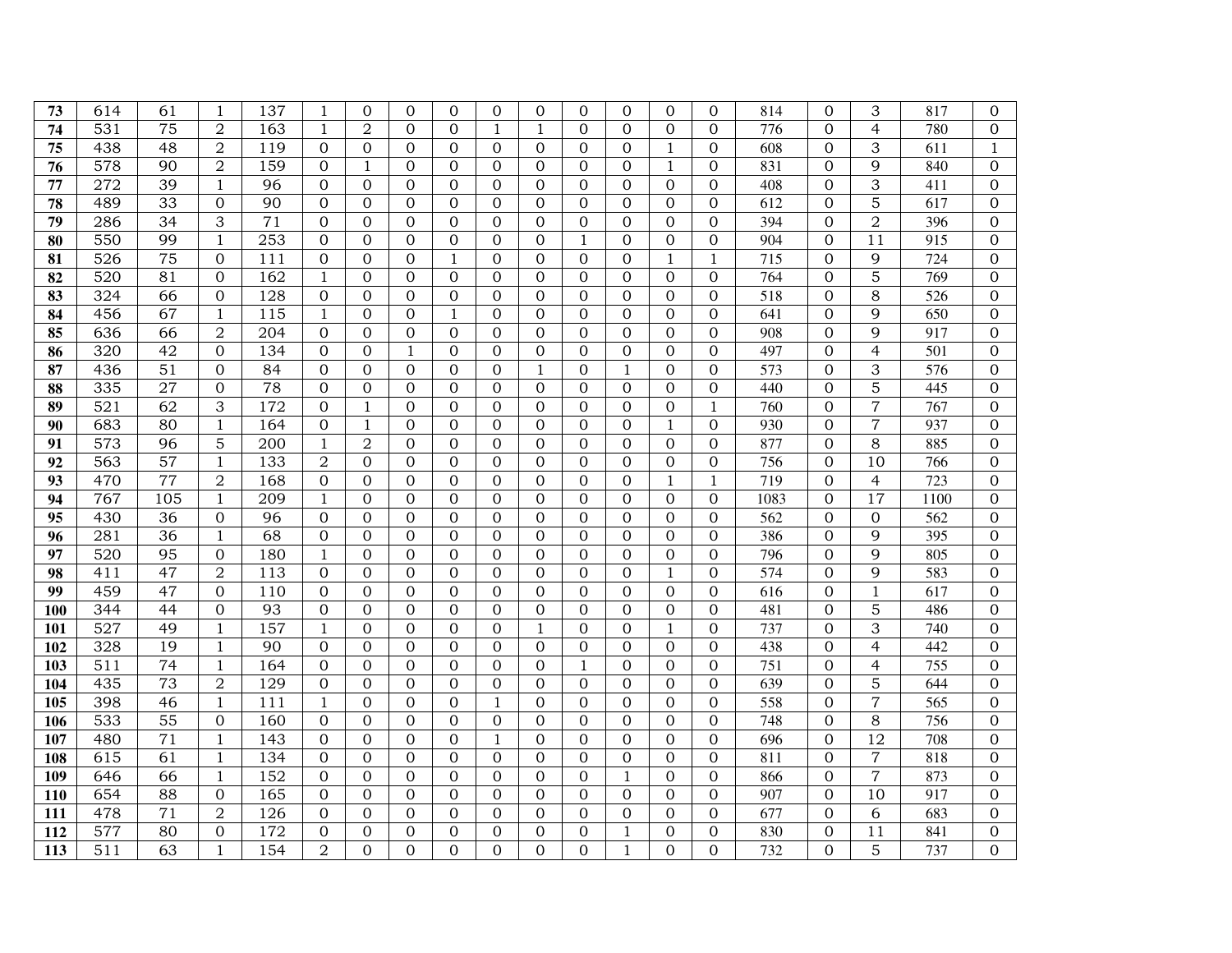| 115<br>116 | 548<br>335       | 45<br>73        | 3                   | 153        | $\Omega$                       |                |                      |                   |                |                            |                                  |                          |                          |                                |             |                            |                          |                  |                            |
|------------|------------------|-----------------|---------------------|------------|--------------------------------|----------------|----------------------|-------------------|----------------|----------------------------|----------------------------------|--------------------------|--------------------------|--------------------------------|-------------|----------------------------|--------------------------|------------------|----------------------------|
|            |                  |                 |                     |            |                                | $\mathbf{1}$   | $\Omega$             | $\overline{0}$    | $\Omega$       | $\Omega$                   | $\overline{0}$                   | $\Omega$                 | $\Omega$                 | $\Omega$                       | 750         | $\Omega$                   | 6                        | 756              | $\overline{0}$             |
|            |                  |                 | $\mathbf{1}$        | 90         | $\mathbf{0}$                   | $\Omega$       | $\mathbf 0$          | 0                 | $\Omega$       | $\overline{0}$             | $\boldsymbol{0}$                 | $\Omega$                 | $\mathbf{0}$             | $\Omega$                       | 499         | $\overline{0}$             | 6                        | 505              | $\Omega$                   |
| 117        | 470              | 50              | $\overline{0}$      | 146        | $\mathbf 0$                    | 1              | $\mathbf{0}$         | 0                 | $\mathbf{0}$   | $\mathbf 0$                | 0                                | $\overline{0}$           | $\overline{0}$           | $\overline{0}$                 | 667         | $\mathbf{0}$               | 5                        | 672              | $\boldsymbol{0}$           |
| 118        | 485              | 93              | $\Omega$            | 184        | $\overline{0}$                 | $\Omega$       | $\Omega$             | 1                 | $\Omega$       | $\Omega$                   | $\Omega$                         | $\Omega$                 | $\Omega$                 | $\Omega$                       | 763         | $\Omega$                   | 6                        | 769              | $\Omega$                   |
| 119        | 374              | 33              | $\overline{2}$      | 159        | $\mathbf{1}$                   | $\Omega$       | $\Omega$             | $\overline{0}$    | $\Omega$       | $\overline{0}$             | $\Omega$                         | $\Omega$                 | $\mathbf{1}$             | $\Omega$                       | 570         | $\overline{0}$             | $\overline{4}$           | 574              | $\overline{0}$             |
| 120        | 413              | 79              | $\mathbf{1}$        | 194        | $\overline{2}$                 | $\Omega$       | $\mathbf 0$          | 0                 | $\mathbf{0}$   | $\mathbf{0}$               | $\boldsymbol{0}$                 | $\mathbf{0}$             | $\mathbf{0}$             | $\Omega$                       | 689         | $\overline{0}$             | 9                        | 698              | $\overline{0}$             |
| 121        | 325              | 59              | 6                   | 350        | $\overline{2}$                 | $\overline{0}$ | $\Omega$             | $\Omega$          | $\overline{2}$ | $\overline{2}$             | $\overline{0}$                   | $\mathbf{1}$             | 3                        | $\overline{0}$                 | 750         | $\overline{0}$             | $\overline{4}$           | 754              | $\overline{0}$             |
| 122        | 338              | 68              | 11                  | 457        | $\mathbf 2$                    | $\Omega$       | $\Omega$             | 0                 | $\Omega$       | $\mathbf{1}$               | $\overline{2}$                   | $\mathbf{1}$             | $\overline{4}$           | $\mathbf{1}$                   | 885         | $\overline{0}$             | 8                        | 893              | $\Omega$                   |
| 123        | 335              | 30              | $\overline{0}$      | 87         | $\Omega$                       | $\Omega$       | $\Omega$             | 0                 | $\Omega$       | $\Omega$                   | $\Omega$                         | 0                        | $\Omega$                 | $\Omega$                       | 452         | $\Omega$                   | 4                        | 456              | $\overline{0}$             |
| 124        | 434              | 33              | $\overline{0}$      | 114        | $\overline{0}$                 | 1              | $\Omega$             | $\overline{0}$    | $\Omega$       | $\mathbf{0}$               | 0                                | $\mathbf{1}$             | $\overline{0}$           | $\overline{0}$                 | 583         | $\overline{0}$             | $\overline{4}$           | 587              | $\overline{0}$             |
| 125        | 347              | $\overline{74}$ | $\mathbf{1}$        | 123        | $\overline{0}$                 | $\Omega$       | $\overline{0}$       | $\mathbf{1}$      | $\Omega$       | $\overline{0}$             | $\overline{0}$                   | $\Omega$                 | $\overline{0}$           | $\mathbf{1}$                   | 547         | $\overline{0}$             | $\overline{4}$           | $\overline{551}$ | $\overline{0}$             |
| 126        | 627              | 66              | $\overline{0}$      | 167        | $\Omega$                       | $\Omega$       | $\Omega$             | $\overline{0}$    | $\Omega$       | $\overline{0}$             | $\overline{0}$                   | $\Omega$                 | $\overline{0}$           | $\Omega$                       | 860         | $\overline{0}$             | 13                       | 873              | $\overline{0}$             |
| 127        | 472              | 50              | $\mathbf{1}$        | 131        | $\mathbf{1}$                   | $\Omega$       | $\Omega$             | $\boldsymbol{0}$  | $\Omega$       | $\mathbf{1}$               | $\mathbf{1}$                     | $\Omega$                 | $\Omega$                 | $\Omega$                       | 657         | $\overline{0}$             | $\overline{7}$           | 664              | $\Omega$                   |
| 128        | 512              | 66              | $\overline{0}$      | 117        | $\mathbf{1}$                   | $\Omega$       | $\Omega$             | 0                 | $\Omega$       | $\mathbf{0}$               | $\Omega$                         | $\Omega$                 | $\Omega$                 | $\Omega$                       | 696         | $\Omega$                   | 3                        | 699              | $\overline{0}$             |
| 129        | 226              | 38              | $\overline{2}$      | 73         | $\overline{0}$                 | $\Omega$       | $\Omega$             | 0                 | $\Omega$       | $\mathbf{1}$               | $\boldsymbol{0}$                 | $\Omega$                 | $\Omega$                 | $\Omega$                       | 340         | $\overline{0}$             | $\overline{0}$           | 340              | $\Omega$                   |
| 130        | 574              | 99              | 3                   | 210        | $\mathbf{1}$                   | $\overline{0}$ | $\Omega$             | $\overline{0}$    | $\Omega$       | $\overline{0}$             | $\mathbf{1}$                     | $\mathbf{1}$             | $\overline{0}$           | $\overline{0}$                 | 889         | $\overline{0}$             | 6                        | 895              | $\overline{0}$             |
| 131        | 413              | 80              | $\mathbf{1}$        | 224        | $\overline{0}$                 | $\Omega$       | $\Omega$             | $\mathbf{1}$      | $\Omega$       | $\Omega$                   | $\Omega$                         | $\Omega$                 | $\mathbf{1}$             | $\Omega$                       | 720         | $\Omega$                   | 9                        | 729              | $\overline{0}$             |
| 132        | $\overline{572}$ | 116             | $\overline{2}$      | 273        | $\overline{0}$                 | 1              | $\Omega$             | $\mathbf{0}$      | $\Omega$       | $\mathbf{0}$               | 0                                | $\Omega$                 | $\Omega$                 | $\overline{0}$                 | 964         | $\Omega$                   | $\overline{4}$           | 968              | $\Omega$                   |
| 133        | 513              | 120             | 9                   | 256        | $\overline{2}$                 | $\Omega$       | $\Omega$             | $\overline{0}$    | $\overline{2}$ | $\overline{0}$             | $\overline{0}$                   | $\Omega$                 | $\overline{0}$           | $\mathbf{1}$                   | 903         | $\overline{0}$             | $\overline{7}$           | 910              | $\overline{0}$             |
| 134        | 501              | 75              | $\mathbf{1}$        | 182        | $\overline{0}$                 | $\mathbf{1}$   | $\Omega$             | $\overline{0}$    | $\Omega$       | $\Omega$                   | $\Omega$                         | $\Omega$                 | $\Omega$                 | $\overline{0}$                 | 760         | $\overline{0}$             | 11                       | 771              | $\Omega$                   |
| 135        | 376              | 80              | $\overline{4}$      | 203        | $\mathbf{0}$                   | $\Omega$       | $\Omega$             | $\mathbf{0}$      | $\Omega$       | $\mathbf{1}$               | $\Omega$                         | $\Omega$                 | $\Omega$                 | $\mathbf{1}$                   | 665         | $\overline{0}$             | 13                       | 678              | $\overline{0}$             |
| 136        | 527              | 108             | $\overline{7}$      | 191        | $\overline{0}$                 | $\Omega$       | $\overline{0}$       | 0                 | $\mathbf{0}$   | $\mathbf{0}$               | $\overline{0}$                   | $\mathbf 0$              | $\Omega$                 | $\Omega$                       | 833         | $\overline{0}$             | 9                        | 842              | $\overline{0}$             |
| 137        | 408              | 78              | $\overline{4}$      | 189        | $\mathbf{0}$                   | $\Omega$       | $\Omega$             | 0                 | 1              | $\mathbf{1}$               | $\boldsymbol{0}$                 | $\Omega$                 | $\mathbf{0}$             | $\mathbf{1}$                   | 682         | $\overline{0}$             | $\overline{9}$           | 691              | $\overline{0}$             |
| 138        | 463              | 106             | $\overline{2}$      | 227        | $\Omega$                       | $\Omega$       | $\mathbf 0$          | 0                 | 1              | $\overline{0}$             | $\overline{0}$                   | $\Omega$                 | $\mathbf{1}$             | $\overline{2}$                 | 802         | $\overline{0}$             | $\overline{5}$           | 807              | $\overline{0}$             |
| 139        | 432              | 68              | $1\,$               | 196        | $\overline{0}$                 | $\Omega$       | $\mathbf{1}$         | 0                 | $\Omega$       | $\mathbf{1}$               | $\Omega$                         | $\Omega$                 | $\Omega$                 | $\Omega$                       | 699         | $\overline{0}$             | $\sqrt{2}$               | 701              | $\boldsymbol{0}$           |
| 140        | 586              | 84              | $\mathbf{1}$        | 206        | $\mathbf{1}$                   | $\Omega$       | $\overline{0}$       | 0                 | $\Omega$       | $\overline{0}$             | $\Omega$                         | $\mathbf{1}$             | $\overline{0}$           | 1                              | 880         | $\overline{0}$             | $\overline{\mathcal{L}}$ | 884              | $\overline{0}$             |
| 141        | 642              | 86              | $\mathbf{1}$        | 221        | $\overline{0}$                 | 1              | $\Omega$             | 0                 | 0              | $\Omega$<br>$\overline{4}$ | $\overline{0}$                   | $\mathbf 0$              | $\overline{2}$           | $\Omega$                       | 953         | $\overline{0}$             | 8                        | 961              | $\overline{0}$             |
| 142<br>143 | 543<br>521       | 102<br>58       | $\mathbf{1}$        | 340<br>198 | $\mathbf{1}$                   | $\Omega$       | $\Omega$<br>$\Omega$ | 0                 | 1              |                            | 1                                | $\overline{2}$           | 5                        | $\mathbf{1}$                   | 1001<br>783 | $\Omega$<br>$\overline{0}$ | 6<br>10                  | 1007<br>793      | $\Omega$<br>$\overline{0}$ |
| 144        | 540              | 98              | 3<br>$\overline{7}$ | 281        | $\overline{0}$<br>$\mathbf{1}$ | 1<br>$\Omega$  | $\mathbf{1}$         | 0<br>$\mathbf{1}$ | 0<br>1         | $\overline{0}$<br>3        | $\mathbf{1}$<br>$\boldsymbol{0}$ | $\mathbf{0}$<br>$\Omega$ | $\mathbf{1}$<br>$\Omega$ | $\mathbf{0}$<br>$\overline{2}$ | 935         | $\overline{0}$             | 5                        | 940              | $\boldsymbol{0}$           |
| 145        | 580              | 86              | 3                   | 281        | $\overline{0}$                 | 1              | $\mathbf{0}$         | $\overline{0}$    | $\Omega$       | $\overline{2}$             | $\overline{0}$                   | $\Omega$                 | $\Omega$                 | $\mathbf{1}$                   | 954         | $\overline{0}$             | 6                        | 960              | $\overline{0}$             |
| 146        | 436              | 98              | 5                   | 269        | $\overline{0}$                 | 1              | $\mathbf 0$          | $\mathbf{1}$      | 3              | 3                          | $\overline{0}$                   | $\overline{2}$           | $\overline{4}$           | $\overline{4}$                 | 826         | $\overline{0}$             | 8                        | 834              | $\overline{0}$             |
| 147        | 752              | $\overline{71}$ | $\overline{0}$      | 166        | 3                              | $\mathbf{1}$   | $\overline{0}$       | $\overline{0}$    | $\Omega$       | $\overline{0}$             | $\overline{0}$                   | $\Omega$                 | $\overline{0}$           | $\overline{0}$                 | 993         | $\overline{0}$             | 3                        | 996              | $\overline{0}$             |
| 148        | 184              | 28              | $1\,$               | 53         | $\overline{0}$                 | $\Omega$       | $\overline{0}$       | $\overline{0}$    | $\Omega$       | $\overline{0}$             | 0                                | $\mathbf{0}$             | $\overline{0}$           | $\overline{0}$                 | 266         | $\overline{0}$             | $\boldsymbol{0}$         | 266              | $\overline{0}$             |
| 149        | 510              | 60              | 3                   | 213        | $\Omega$                       | $\Omega$       | $\Omega$             | 0                 | $\Omega$       | $\Omega$                   | $\Omega$                         | $\mathbf{1}$             | $\Omega$                 | $\Omega$                       | 787         | $\Omega$                   | 3                        | 790              | $\overline{0}$             |
| 150        | 436              | 56              | $\mathbf{1}$        | 167        | $\mathbf{0}$                   | $\Omega$       | $\Omega$             | 0                 | $\Omega$       | $\mathbf{0}$               | 0                                | $\Omega$                 | $\overline{0}$           | $\Omega$                       | 660         | $\overline{0}$             | 3                        | 663              | $\overline{0}$             |
| 151        | 369              | 53              | $\overline{2}$      | 123        | $\Omega$                       | $\Omega$       | $\Omega$             | 0                 | $\Omega$       | $\Omega$                   | $\Omega$                         | $\Omega$                 | $\mathbf{1}$             | $\Omega$                       | 548         | $\Omega$                   | 6                        | 554              | $\Omega$                   |
| 152        | 559              | 105             | 3                   | 221        | $\Omega$                       | $\Omega$       | $\Omega$             | $\Omega$          | $\Omega$       | $\mathbf{1}$               | $\Omega$                         | $\mathbf{1}$             | $\Omega$                 | $\Omega$                       | 890         | $\Omega$                   | 8                        | 898              | $\Omega$                   |
| 153        | 441              | 72              | $\mathbf{1}$        | 191        | $\mathbf{0}$                   | $\Omega$       | 0                    | $\overline{0}$    | $\Omega$       | $\overline{0}$             | $\Omega$                         | $\Omega$                 | $\overline{2}$           | $\Omega$                       | 707         | $\overline{0}$             | 6                        | 713              | $\overline{0}$             |
| 154        | 549              | 69              | 9                   | 140        | $\Omega$                       | 1              | 1                    | $\Omega$          | $\Omega$       | $\Omega$                   | $\Omega$                         | $\Omega$                 | $\Omega$                 | $\Omega$                       | 769         | $\Omega$                   | 5                        | 774              | $\mathbf{0}$               |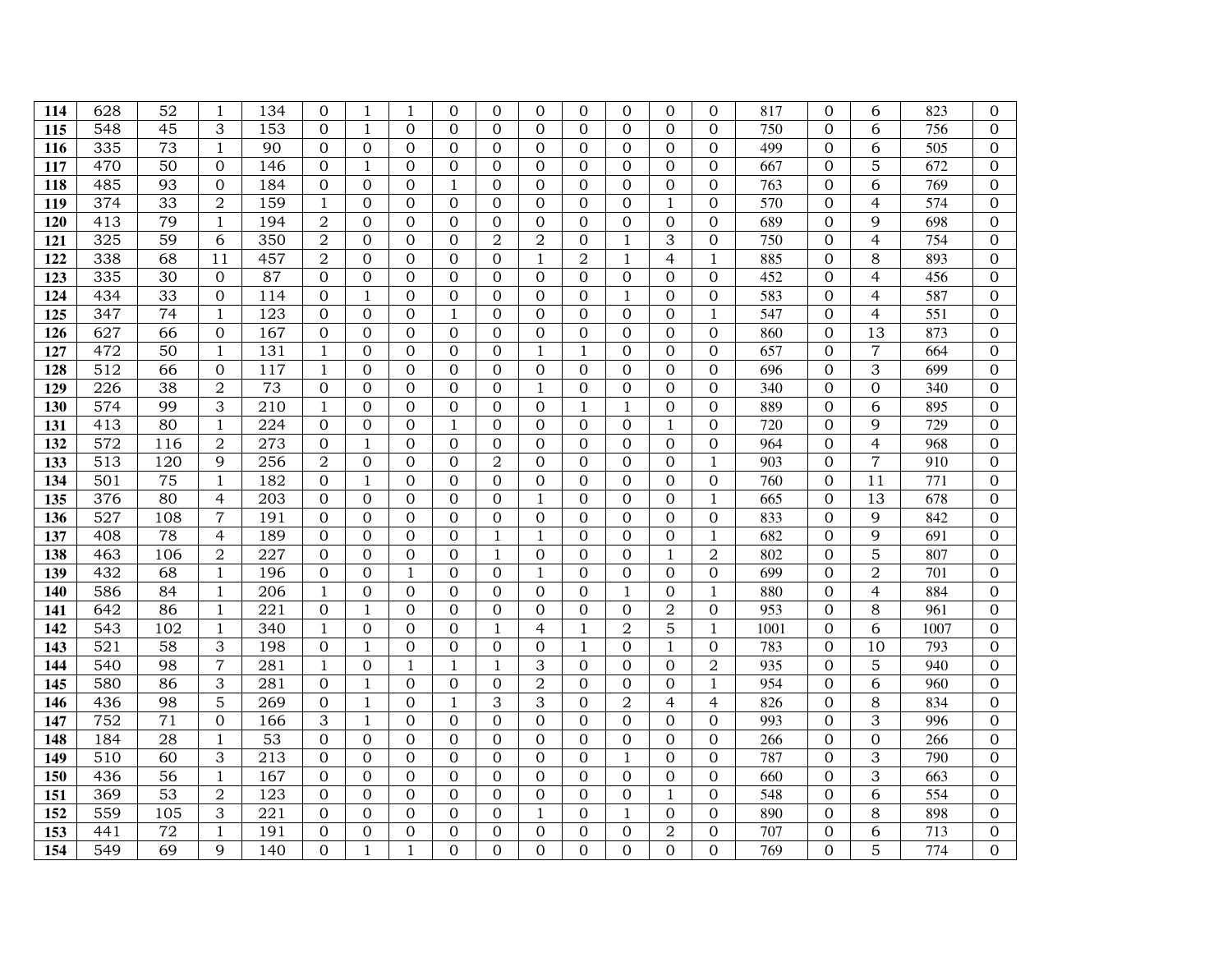| 155 | 499 | 57  | 3              | 147 | 2        | 0            |   |   |   |  | 709 | 0        | 3      | 712 |  |
|-----|-----|-----|----------------|-----|----------|--------------|---|---|---|--|-----|----------|--------|-----|--|
| 156 | 394 | 76  | 5              | 168 |          | O            |   |   | 0 |  | 644 | 0        | ⇁      | 651 |  |
| 157 | 360 | 36  | 2              | 61  |          | O            |   |   |   |  | 460 | 0        | 5      | 465 |  |
| 158 | 493 | 80  |                | 195 | 0        | 0            |   |   |   |  | 771 | $\Omega$ | 5      | 776 |  |
| 159 | 289 | 58  | 0              | 86  |          | O            |   | O | 0 |  | 433 | $\Omega$ | 5      | 438 |  |
| 160 | 521 | 57  | 2              | 178 | 0        | O            |   |   | 0 |  | 759 | 0        | 8      | 767 |  |
| 161 | 239 | 45  | 4              | 121 | 0        | O            |   |   | 0 |  | 410 | $\Omega$ |        | 411 |  |
| 162 | 617 | 84  | 11             | 272 | $\Omega$ | O            |   | O | 0 |  | 988 | $\Omega$ | 9      | 997 |  |
| 163 | 300 | 35  | $\overline{ }$ | 103 |          | O            |   |   | 0 |  | 446 | $\Omega$ | 5      | 451 |  |
| 164 | 526 | 122 | 6              | 252 | 0        |              | C |   | 0 |  | 909 | 0        | ∩<br>∠ | 911 |  |
| 165 | 620 | 89  | 4              | 223 | $\Omega$ | $\mathbf{0}$ |   | O |   |  | 936 | $\Omega$ | 12     | 948 |  |
| 166 | 360 | 31  | 0              | 58  |          |              |   |   | v |  | 450 | 0        | 3      | 453 |  |